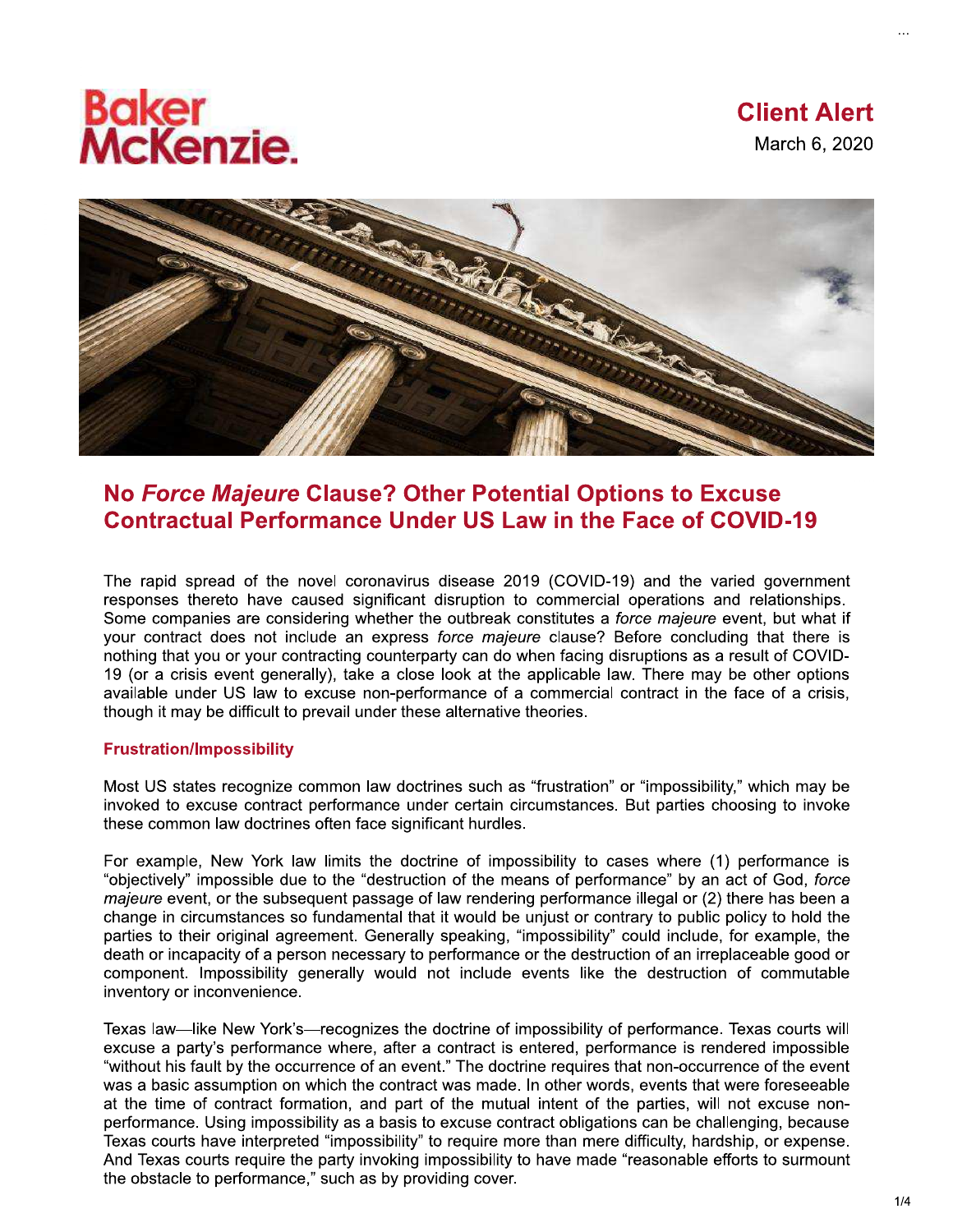Companies that *have* included a *force majeure* provisions in their contract should be aware that—in jurisdictions like New York and Texas, which construe force majeure clauses narrowly—the inclusion of a force majeure clause may preclude them from later asserting "impossibility." Courts in New York and Texas have prevented parties from invoking "impossibility" where a force majeure event was foreseeable at the time of formation and could have been—but was not—enumerated in the force majeure clause. In these jurisdictions, a court will only release the parties from their contractual obligations due to events that were "unanticipated" at the time the contract was formed, meaning that the event could not have been foreseen or guarded against in the force majeure clause. For this reason, it is crucial that force majeure provisions are carefully drafted, and the rights and obligations of both parties specifically defined therein.

California has expanded its common law impossibility defense to include impracticability. The doctrine of impracticability—which, as one might expect, is easier to demonstrate than impossibility—excuses performance where a party can demonstrate that performance may be so difficult and expensive that it becomes "impracticable," though technically possible. Circumstances rendering performance more difficult or costly than the parties originally contemplated do not necessarily rise to the level of impracticability, however. Impracticability requires a showing that performance can only be accomplished with "excessive and unreasonable" cost, which is obviously a highly fact-based showing.

Some states, like California and New York, also recognize a defense based on "frustration of purpose," which releases a party from its contractual obligations where a supervening event substantially obviates/frustrates the purpose underlying the contract. In other words, this doctrine applies when "the frustrated purpose is so completely the basis of the contract that, as both parties understood, without it, the transaction would have made little sense." Like impossibility, this requires that the frustration resulted from a change in circumstances that was unforeseeable and beyond the parties' control. The key distinction is that the frustration must be *mutual*; that is, the change in circumstances must have rendered the contract pointless for **both** parties.

It should be noted that, while Texas recognizes "frustration of purpose," it is in name only. At common law, the doctrine is functionally equivalent to the "impossibility" defense.

## **The United Nations Convention on Contracts**

In signatory nations, the United Nations Convention on Contracts for the International Sale of Goods (CISG) governs contracts for the sale of commercial goods between parties in different countries (that is, unless the parties have expressly waived its applicability). Article 79 of the CISG may excuse nonperformance that results from an unforeseeable impediment beyond a party's control that it could not have overcome.

#### **The Uniform Commercial Code**

Article 2 of the Uniform Commercial Code (UCC) may also excuse performance where performance is rendered impracticable by either (1) the occurrence of an event "the nonoccurrence of which was a basic assumption on which the contract was made" or (2) good faith compliance with foreign or domestic government regulation. See, e.g., N.Y. U.C.C. § 2-615(a); Cal. Com. Code § 2615; Tex. Bus. & Com. Code § 2.615; Fla. Stat. § 672.615. This "impracticability" standard can be less rigid and more easily demonstrated than common law "impossibility" because it does not require a showing that performance is objectively impossible. Instead, impracticability will excuse performance where performance is theoretically possible but prohibitively expensive.

US courts have held, however, that the contract's terms may alter the UCC's applicability and that the mutual intent of the parties at the time of contracting controls. For example, the parties may provide in their force majeure clause that performance will be excused on a showing of "hardship," or a standard that is less exacting than the "unreasonable" or "prohibitive" expense required by the UCC. Furthermore, Article 2 only governs contracts for the sale of goods. Thus, unless state law otherwise recognizes impracticability as a defense at common law (e.g., in California), performance of contracts for services or real property will not be excused based on commercial impracticability.

#### **Material Adverse Change/Effect**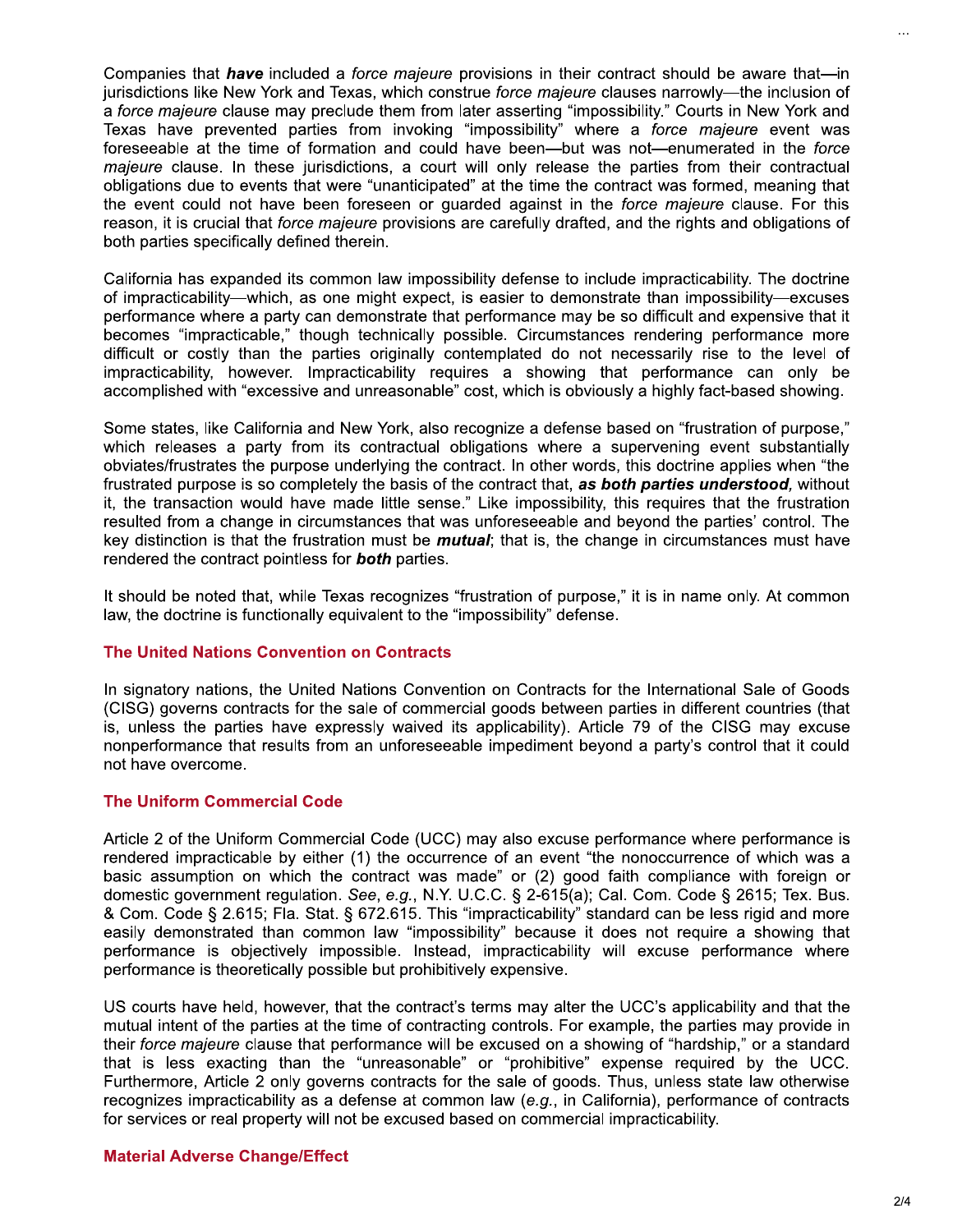3/29/22, 12:49 PM

Some contracts expressly allocate risk based on events that could result in a material adverse change (MAC) or material adverse effect (MAE) on the business or its prospects. The occurrence of a MAC or MAE may give the invoking party the right to avoid performance or even terminate the contract. Examples of MACs or MAEs include, but are not limited to: (a) breach or default under a related contract; (b) threatened litigation or arbitration; or (c) situations that would materially impact the operations or financial performance of the company. With respect to COVID-19 or another crisis event, a MAC or MAE might include travel restrictions, supply chain disruptions or shortages, lock-downs and quarantines, all of which have the potential to materially affect a company's commercial operations or long-term prospects, at least while the crisis is ongoing.

## What Should Companies Consider if their Contract Lacks a Force Majeure Clause?

Companies should take proactive steps to mitigate their risk triggered by a potential force majeure event, even if their commercial agreements lack an express force majeure clause. As noted above, the existence (or absence) of a force majeure clause is not the end of the inquiry. As explained here and in prior posts, there may be other avenues for a company (or its counterparty) to seek relief from contractual obligations due to a *force majeure* event, including remedies at common law, under the CISG or Article 2 of the UCC. If your commercial agreement has no force majeure provision, consider taking the following steps:

- 1. Carefully review the options available under the US state law governing your contract. Evaluate whether the non-performing party will have to demonstrate impossibility of performance or mere impracticability. Likewise, if frustration is a recognized doctrine in the relevant state, consider whether the purpose underlying the agreement has been frustrated for both parties.
- 2. For companies considering invoking common law "impossibility," evaluate whether performance is objectively impossible. Can a party perform its contractual obligations or will performance merely be difficult or expensive? There may be a valid impossibility defense if, for example, a person necessary to performance has died or become incapacitated or quarantined, or if performance has been rendered illegal by government containment procedures or other regulations.
- 3. If you are a supplier of goods, consider your contingency plans in the event that your supply chain is disrupted by COVID-19. Under the laws of most US states, you will be required to source goods from alternate suppliers to deliver on your contractual obligations, which can be costly. Be sure to weigh the economic impact of obtaining cover against the expense of defending a breach of contract claim. Additionally, consider whether the cost of obtaining cover is "unreasonable" enough to avail you of the "impracticability" defense under the UCC (or potentially state common law).
- 4. Consider whether a party is seeking relief from a commercial contract for the sale of goods, or a contract for services or real property. If the former, the dispute is likely covered by the UCC, which may be less rigid than the common law. For international contracts for the sale of goods, evaluate whether the CISG applies and, if so, whether the crisis could be considered an unforeseeable event that cannot be overcome.
- 5. Retain counsel to draft (or at least review for you) a *force majeure* clause to include in future contracts (and in amendments to existing contracts, where possible). The force majeure language should specifically define the triggering force majeure events and the rights and obligations of both parties. Particularly for companies operating in jurisdictions that narrowly construe force majeure clauses, such as New York and Texas, the contours of the force majeure clause and the triggering events should be carefully defined.

# Please contact us if you have any questions.